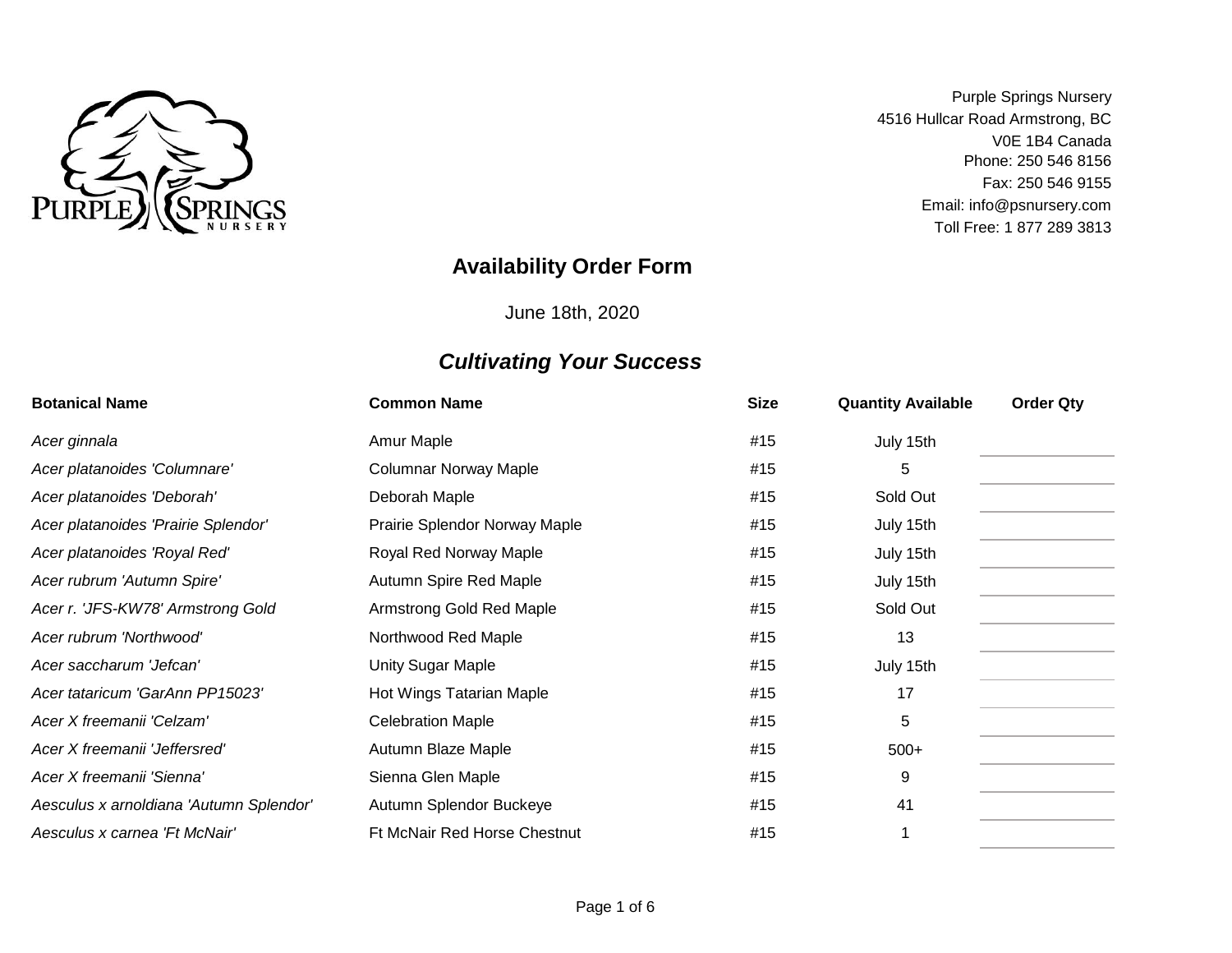| <b>Botanical Name</b>                         | <b>Common Name</b>                          | <b>Size</b> | <b>Quantity Available</b> | <b>Order Qty</b> |
|-----------------------------------------------|---------------------------------------------|-------------|---------------------------|------------------|
| Amelanchier x grandiflora 'Autumn Brilliance' | Autumn Brilliance Serviceberry - Shrub Form | #15         | 114                       |                  |
| A. x grandiflora 'Autumn Brilliance'          | Autumn Brilliance Serviceberry - Tree Form  | #15         | 51                        |                  |
| Betula papyrifera 'Varen'                     | Prairie Dream Paper Birch                   | #15         | Sold Out                  |                  |
| Betula platyphylla 'Fargo PP10963'            | Dakota Pinnacle Birch                       | #15         | Sold Out                  |                  |
| Celtis 'JFS-KSU1'                             | <b>Prairie Sentinel Hackberry</b>           | #15         | July 15th                 |                  |
| Celtis occidentalis                           | <b>Common Hackberry</b>                     | #15         | 10                        |                  |
| Crataegus x mordenensis 'Snowbird'            | Snowbird Hawthorn                           | #15         | Sold Out                  |                  |
| Crataegus x mordenensis 'Toba'                | Toba Hawthorn                               | #15         | 50                        |                  |
| Elaeagnus angustifolia                        | <b>Russian Olive</b>                        | #15         | July 15th                 |                  |
| Fraxinus pennsylvanica 'Patmore'              | Patmore Green Ash                           | #15         | 193                       |                  |
| Fraxinus pennsylvanica 'Rugby'                | Prairie Spire Ash                           | #15         | 113                       |                  |
| Gleditsia triacanthos 'Harve'                 | Northern Acclaim Honeylocust                | #15         | July 15th                 |                  |
| Gleditsia triacanthos 'Suncole'               | <b>Sunburst Honeylocust</b>                 | #15         | 18                        |                  |
| Gleditsia t. var. i. 'Shademaster'            | Shademaster Honeylocust                     | #15         | Sold Out                  |                  |
| Juglans regia 'Carpathian'                    | English Walnut                              | #15         | 12                        |                  |
| Malus x 'Jeflite'                             | Starlite Flowering Crabapple - CVI          | #15         | Sold Out                  |                  |
| Malus x 'Spring Snow'                         | Spring Snow Flowering Crabapple - CVI       | #15         | July 15th                 |                  |
| Malus x 'Thunderchild'                        | Thunderchild Flowering Crabapple - CVI      | #15         | 60                        |                  |
| Physocarpus opulifolius 'Monlo'               | Diablo Ninebark                             | #15         | 22                        |                  |
| Populus tremula 'Erecta'                      | Swedish Columnar Aspen                      | #15         | 50                        |                  |
| Populus tremuloides                           | Trembling Aspen (tree Form)                 | #15         | 10                        |                  |
| Populus tremuloides 'Clump form'              | Trembling Aspen Clump Form                  | #15         | 6                         |                  |
| Prunus virginiana                             | Schubert Chokecherry - CVI                  | #15         | July 15th                 |                  |
| Quercus macrocarpa                            | <b>Burr Oak</b>                             | #15         | 20                        |                  |
| Sorbus aucuparia 'Michred'                    | Cardinal Royal Mountain Ash                 | #15         | 5                         |                  |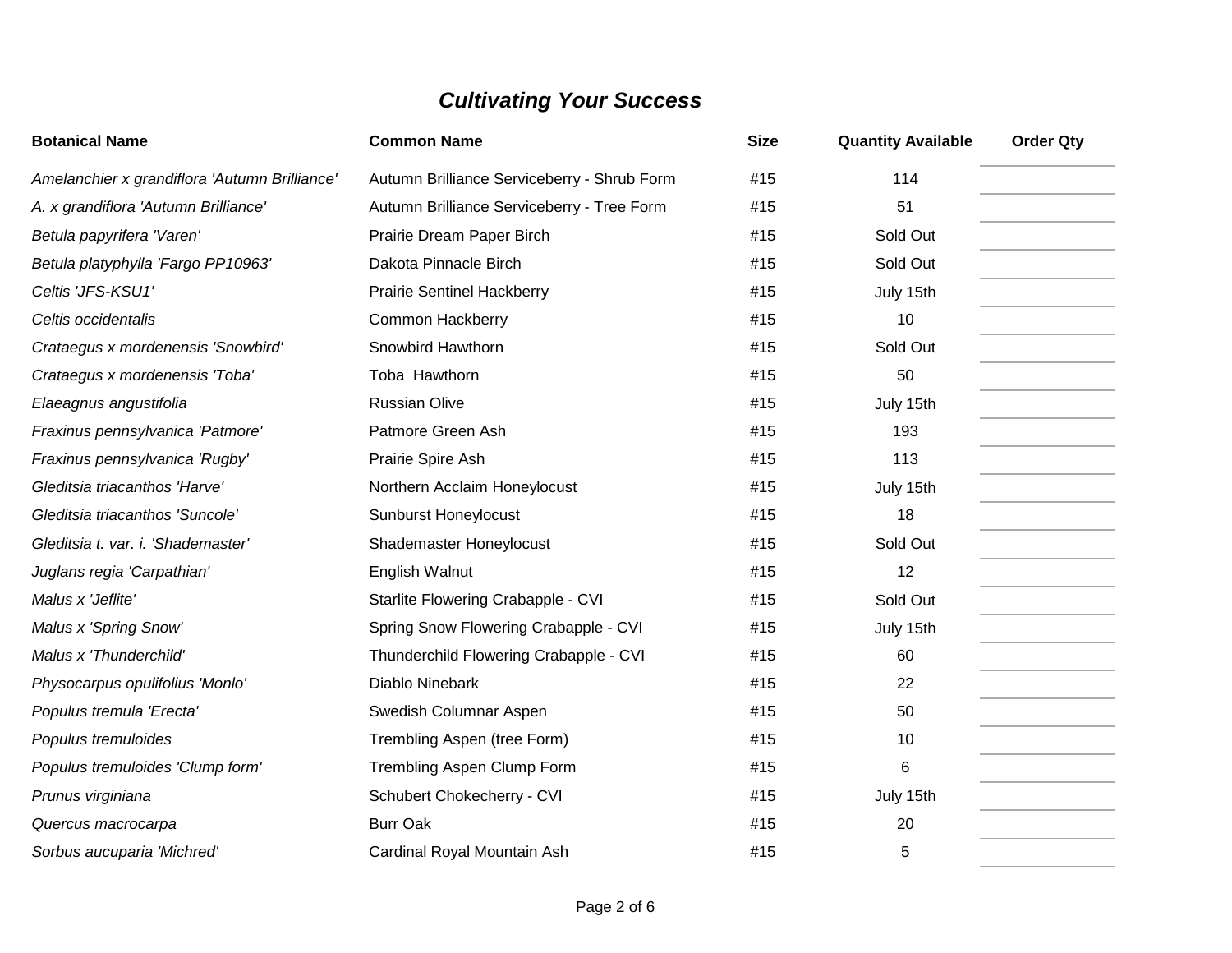| <b>Botanical Name</b>                   | <b>Common Name</b>            | <b>Size</b> | <b>Quantity Available</b> | <b>Order Qty</b> |
|-----------------------------------------|-------------------------------|-------------|---------------------------|------------------|
| Sorbus decora                           | Showy Mountain Ash            | #15         | 4                         |                  |
| Syringa reticulata 'Ivory Silk'         | Ivory Silk Japanese Lilac     | #15         | 25                        |                  |
| Tilia americana 'American Sentry'       | American Sentry Linden        | #15         | June                      |                  |
| Tilia americana euchlora 'Redmond'      | Redmond Linden                | #15         | Sold Out                  |                  |
| Tilia cordata 'Corzam'                  | Corinthian Little Leaf Linden | #15         | 3                         |                  |
| Tilia cordata 'Greenspire'              | Greenspire Littleleaf Linden  | #15         | 198                       |                  |
| Ulmus americana                         | American Elm                  | #15         | 1                         |                  |
| Ulmus americana 'Brandon'               | <b>Brandon Elm</b>            | #15         | 61                        |                  |
| <b>Bylands Upright Elm</b>              | <b>Bylands Upright Elm</b>    | #15         | 22                        |                  |
| Ulmus americana 'Patmore'               | Patmore Elm                   | #15         | 44                        |                  |
| Acer ginnala                            | Amur Maple                    | 2"          | Sold Out                  |                  |
| Acer negundo 'Sensation'                | <b>Sensation Boxelder</b>     | 2"          | July 15th                 |                  |
| Acer negundo 'Sensation'                | <b>Sensation Boxelder</b>     | 3"          | Sold Out                  |                  |
| Acer platanoides 'Deborah'              | Deborah Maple                 | 2"          | Sold Out                  |                  |
| Acer platanoides 'Prairie Splendor'     | Prairie Splendor Norway Maple | 2"          | 20 (July)                 |                  |
| Acer tataricum 'GarAnn PP15023'         | Hot Wings Tatarian Maple      | 2"          | Sold Out                  |                  |
| Acer X freemanii 'Jeffersred'           | Autumn Blaze Maple            | 2"          | 200 (July)                |                  |
| Acer X freemanii 'Sienna'               | Sienna Glen Maple             | 2"          | 4                         |                  |
| Aesculus glabra                         | Ohio Buckeye                  | 2"          | July 15th                 |                  |
| Aesculus glabra                         | Ohio Buckeye                  | 2.5"        | Sold Out                  |                  |
| Aesculus glabra                         | Ohio Buckeye                  | 3"          | 1                         |                  |
| Aesculus x arnoldiana 'Autumn Splendor' | Autumn Splendor Buckeye       | 2"          | Sold Out                  |                  |
| Betula papyrifera 'Chickadee'           | Chickadee Birch               | 2"          | Sold Out                  |                  |
| Betula papyrifera 'Chickadee'           | Chickadee Birch               | 2.5"        | 6                         |                  |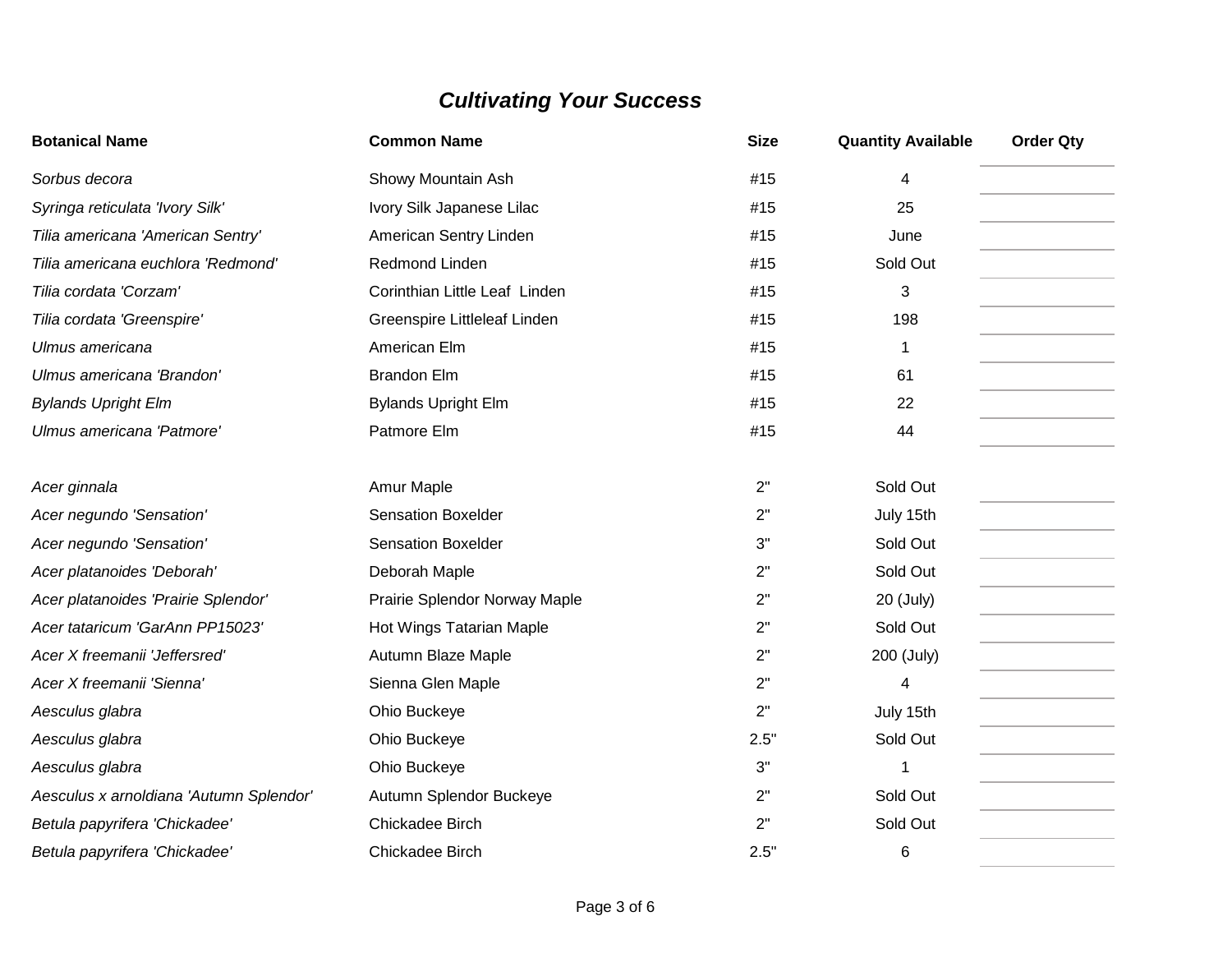| <b>Botanical Name</b>              | <b>Common Name</b>           | <b>Size</b> | <b>Quantity Available</b> | <b>Order Qty</b> |
|------------------------------------|------------------------------|-------------|---------------------------|------------------|
| Betula papyrifera 'Varen'          | Prairie Dream Paper Birch    | 2"          | 25                        |                  |
| Betula papyrifera 'Varen'          | Prairie Dream Paper Birch    | 2.5"        | 42                        |                  |
| Betula papyrifera 'Varen'          | Prairie Dream Paper Birch    | 3"          | $\overline{2}$            |                  |
| Betula platyphylla 'Fargo PP10963' | Dakota Pinnacle Birch        | 2"          | 18                        |                  |
| Betula platyphylla 'Fargo PP10963' | Dakota Pinnacle Birch        | 2.5"        | Sold Out                  |                  |
| Betula platyphylla 'Fargo PP10963' | Dakota Pinnacle Birch        | 3"          | Sold Out                  |                  |
| Betula platyphylla 'Jefpark'       | <b>Parkland Pillar Birch</b> | 2"          | 115                       |                  |
| Betula platyphylla 'Jefpark'       | <b>Parkland Pillar Birch</b> | 2.5"        | 91                        |                  |
| Betula platyphylla 'Jefpark'       | <b>Parkland Pillar Birch</b> | 3"          | Sold Out                  |                  |
| Crataegus x mordenensis 'Snowbird' | Snowbird Hawthorn            | 2"          | 230                       |                  |
| Crataegus x mordenensis 'Snowbird' | Snowbird Hawthorn            | 2.5"        | 153                       |                  |
| Crataegus x mordenensis 'Snowbird' | Snowbird Hawthorn            | 3"          | 38                        |                  |
| Crataegus x mordenensis 'Toba'     | Toba Hawthorn                | 2"          | 8                         |                  |
| Crataegus x mordenensis 'Toba'     | Toba Hawthorn                | 2.5"        | 17                        |                  |
| Crataegus x mordenensis 'Toba'     | Toba Hawthorn                | 3"          | 35                        |                  |
| Fraxinus pennsylvanica 'Durwinky'  | Trojan Ash                   | 2.5"        | 1                         |                  |
| Fraxinus pennsylvanica 'Durwinky'  | Trojan Ash                   | 3"          | 1                         |                  |
| Fraxinus pennsylvanica 'Patmore'   | Patmore Green Ash            | 2"          | 13                        |                  |
| Fraxinus pennsylvanica 'Patmore'   | Patmore Green Ash            | 2.5"        | 24                        |                  |
| Fraxinus pennsylvanica 'Patmore'   | Patmore Green Ash            | 3"          | Sold Out                  |                  |
| Fraxinus pennsylvanica 'Rugby'     | Prairie Spire Ash            | 2"          | 185                       |                  |
| Fraxinus pennsylvanica 'Rugby'     | Prairie Spire Ash            | 2.5"        | 12                        |                  |
| Fraxinus pennsylvanica 'Rugby'     | Prairie Spire Ash            | 3"          | 4                         |                  |
| Fraxinus pennsylvanica 'Summit'    | Summit Green Ash             | 2"          | $\overline{2}$            |                  |
| Fraxinus pennsylvanica 'Summit'    | Summit Green Ash             | 2.5"        | 15                        |                  |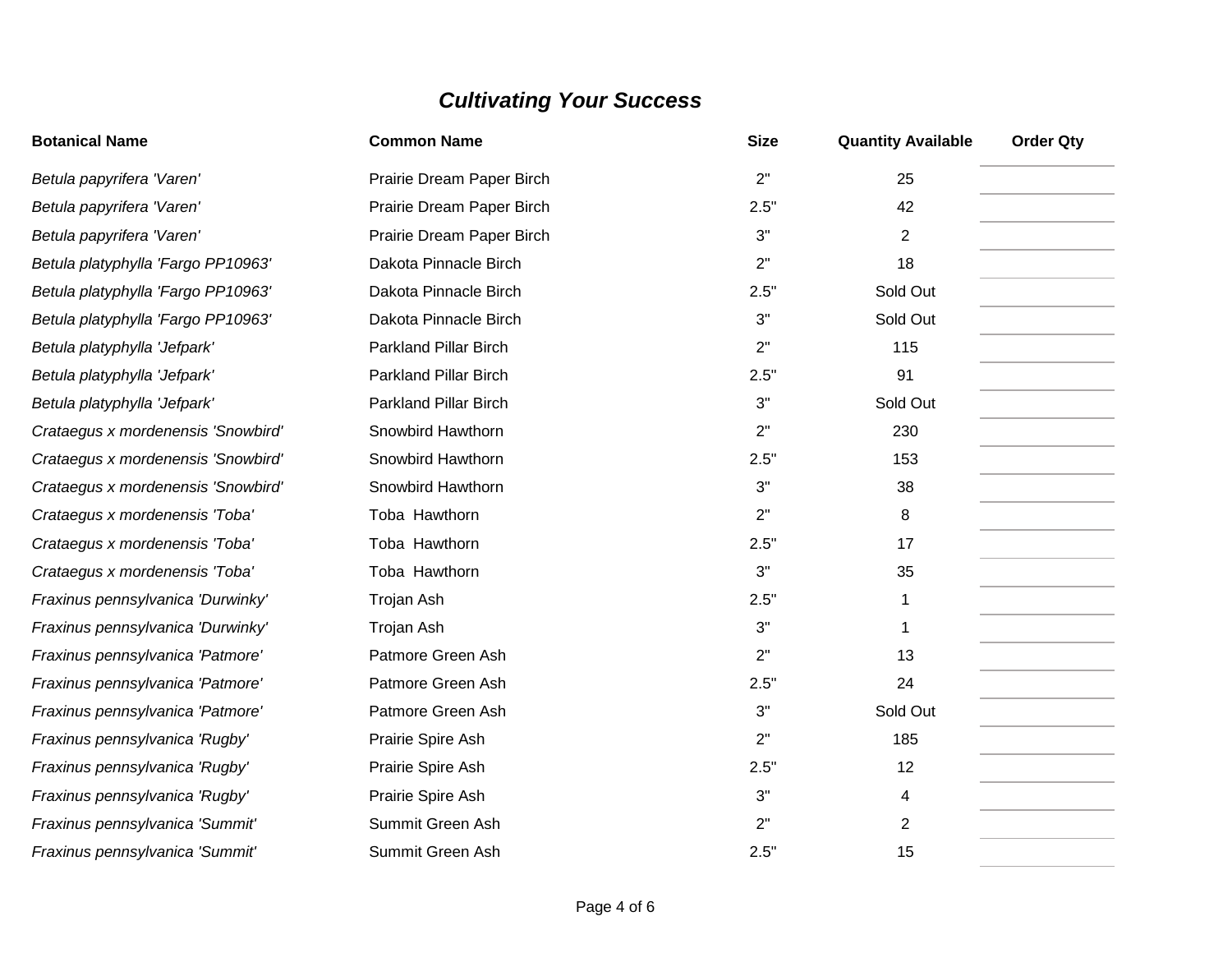| <b>Botanical Name</b>            | <b>Common Name</b>                     | <b>Size</b> | <b>Quantity Available</b> | <b>Order Qty</b> |
|----------------------------------|----------------------------------------|-------------|---------------------------|------------------|
| Gleditsia triacanthos 'Harve'    | Northern Acclaim Honeylocust           | 2"          | Sold Out                  |                  |
| Malus 'Royalty'                  | Royalty Flowering Crabapple - CVI      | 2"          | Sold Out                  |                  |
| Malus x 'Jeflite'                | Starlite Flowering Crabapple - CVI     | 2"          | 40                        |                  |
| Malus x 'Spring Snow'            | Spring Snow Flowering Crabapple -CVI   | 2"          | 35                        |                  |
| Malus x 'Thunderchild'           | Thunderchild Flowering Crabapple - CVI | 2"          | Sold Out                  |                  |
| Populus assiniboine              | Assiniboine Poplar                     | 2.5"        | Sold Out                  |                  |
| Populus assiniboine              | Assiniboine Poplar                     | 3"          | 24                        |                  |
| Populus tremula 'Erecta'         | Swedish Columnar Aspen                 | 2"          | 438                       |                  |
| Populus tremula 'Erecta'         | Swedish Columnar Aspen                 | 2.5"        | 334                       |                  |
| Populus tremula 'Erecta'         | Swedish Columnar Aspen                 | 3"          | 191                       |                  |
| Populus tremuloides              | Trembling Aspen (tree Form)            | 2"          | Call for Availability     |                  |
| Populus tremuloides              | Trembling Aspen (tree Form)            | 2.5"        | Call for Availability     |                  |
| Populus tremuloides              | Trembling Aspen (tree Form)            | 3"          | Call for Availability     |                  |
| Populus tremuloides 'Clump form' | <b>Trembling Aspen Clump Form</b>      | 2"          | Call for Availability     |                  |
| Populus tremuloides 'Clump form' | Trembling Aspen Clump Form             | 2.5"        | Call for Availability     |                  |
| Populus tremuloides 'Clump form' | <b>Trembling Aspen Clump Form</b>      | 3"          | Call for Availability     |                  |
| Populus x 'Byland Green'         | <b>Byland Green Poplar</b>             | 2"          | July 15th                 |                  |
| Populus x 'Byland Green'         | <b>Byland Green Poplar</b>             | 2.5"        | July 15th                 |                  |
| Populus x 'Byland Green'         | <b>Byland Green Poplar</b>             | 3"          | 54                        |                  |
| Populus x 'Tristis'              | <b>Tristis Poplar</b>                  | 2.5"        | 4                         |                  |
| Populus x 'Tristis'              | <b>Tristis Poplar</b>                  | 3"          | 61                        |                  |
| Prunus virginiana                | Schubert Chokecherry - CVI             | 2"          | 67                        |                  |
| Prunus virginiana                | Schubert Chokecherry - CVI             | 2.5"        | 25                        |                  |
| Prunus virginiana                | Schubert Chokecherry - CVI             | 3"          | Sold Out                  |                  |
| Quercus macrocarpa               | <b>Burr Oak</b>                        | 2"          | Sold Out                  |                  |